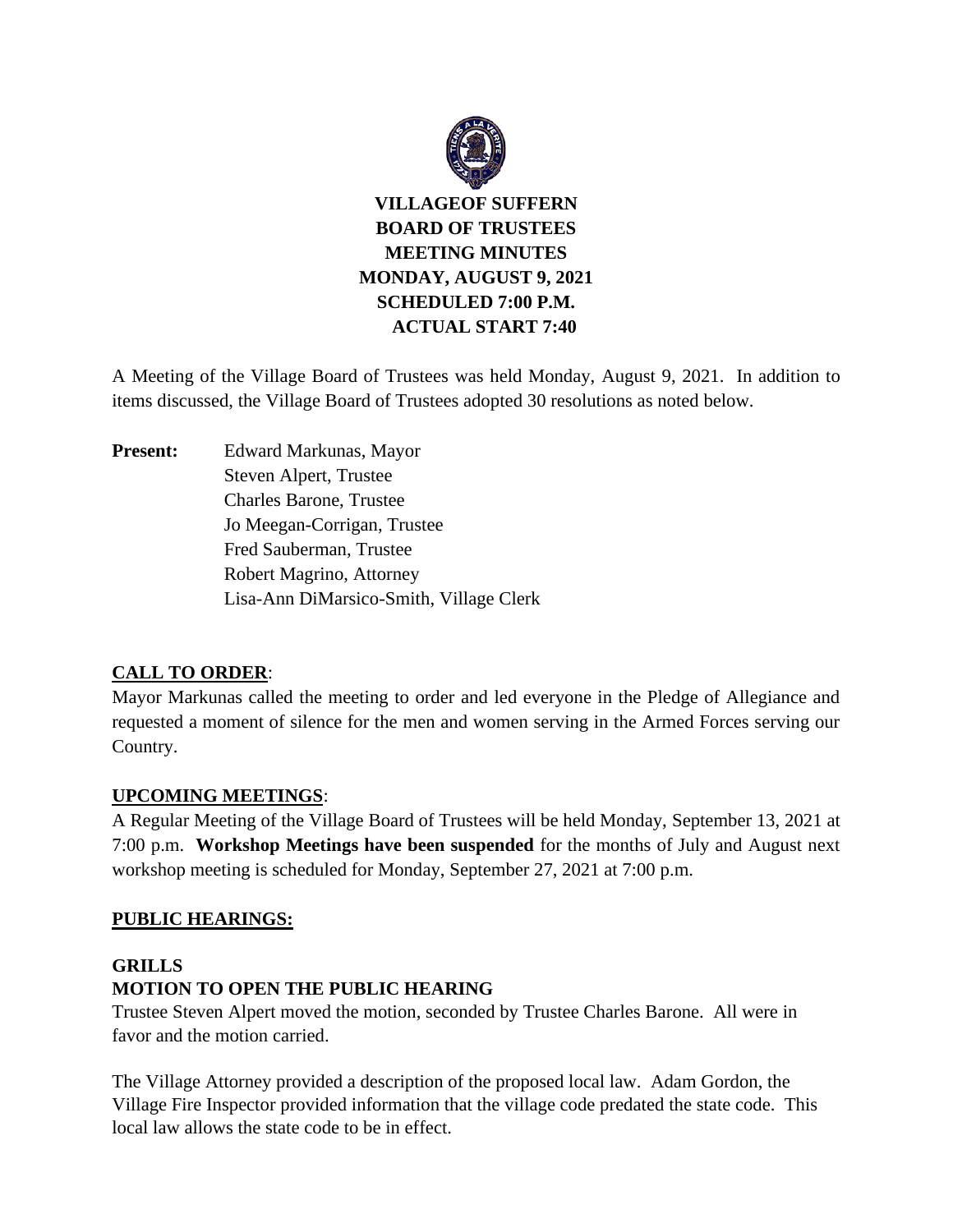## **MOTION TO CLOSE THE PUBLIC HEARING**

Trustee Charles Barone moved the motion, seconded by Trustee Jo Meegan-Corrigan. All were in favor and the motion carried.

## **RESOLUTION NO. 145 OF 2021**

# **ADOPTING LOCAL LAW NO. 4 OF 2021 ENTITLED "OUTDOOR GRILLS"**

A motion to approve the foregoing resolution was made by Trustee Charles Barone and seconded by Trustee Steven Alpert.

### **NOISE**

# **MOTION TO OPEN THE PUBLIC HEARING**

Trustee Charles Barone moved the motion, seconded by Trustee Steven Alpert. All were in favor and the motion carried.

The Village Attorney provided a description of the proposed local law. Planning Board Chairman, James Giannettino asked if this would require approval from Planning Board. It was determined that the Board of Trustees will approve the special permit submitted in writing to the Village Clerk and the board may also revoke such permit if terms and conditions of said permit are violated, by a hearing.

## **MOTION TO CLOSE THE PUBLIC HEARING**

Trustee Charles Barone moved the motion, seconded by Trustee Steven Alpert. All were in favor and the motion carried.

## **RESOLUTION NO. 146 OF 2021**

## **ADOPTING LOCAL LAW NO. 5 OF 2021 ENTITLED "NOISE**

A motion to approve the foregoing resolution was made by Trustee Steven Alpert and seconded by Trustee Jo Meegan-Corrigan.

## **PENALTIES AND OFFENSES**

## **MOTION TO OPEN THE PUBLIC HEARING**

Trustee Charles Barone moved the motion, seconded by Trustee Fred Sauberman. All were in favor and the motion carried.

The Village Attorney provided a description of the proposed local law.

## **MOTION TO CLOSE THE PUBLIC HEARING**

Trustee Barone moved the motion, seconded by Trustee Steven Alpert. All were in favor and the motion carried.

## **RESOLUTION NO. 147 OF 2021**

# **ADOPTING LOCAL LAW NO. 6 OF 2021 ENTITLED "PENALTIES FOR OFFENSES"**

A motion to approve the foregoing resolution was made by Trustee Charles Barone and seconded by Trustee Sauberman.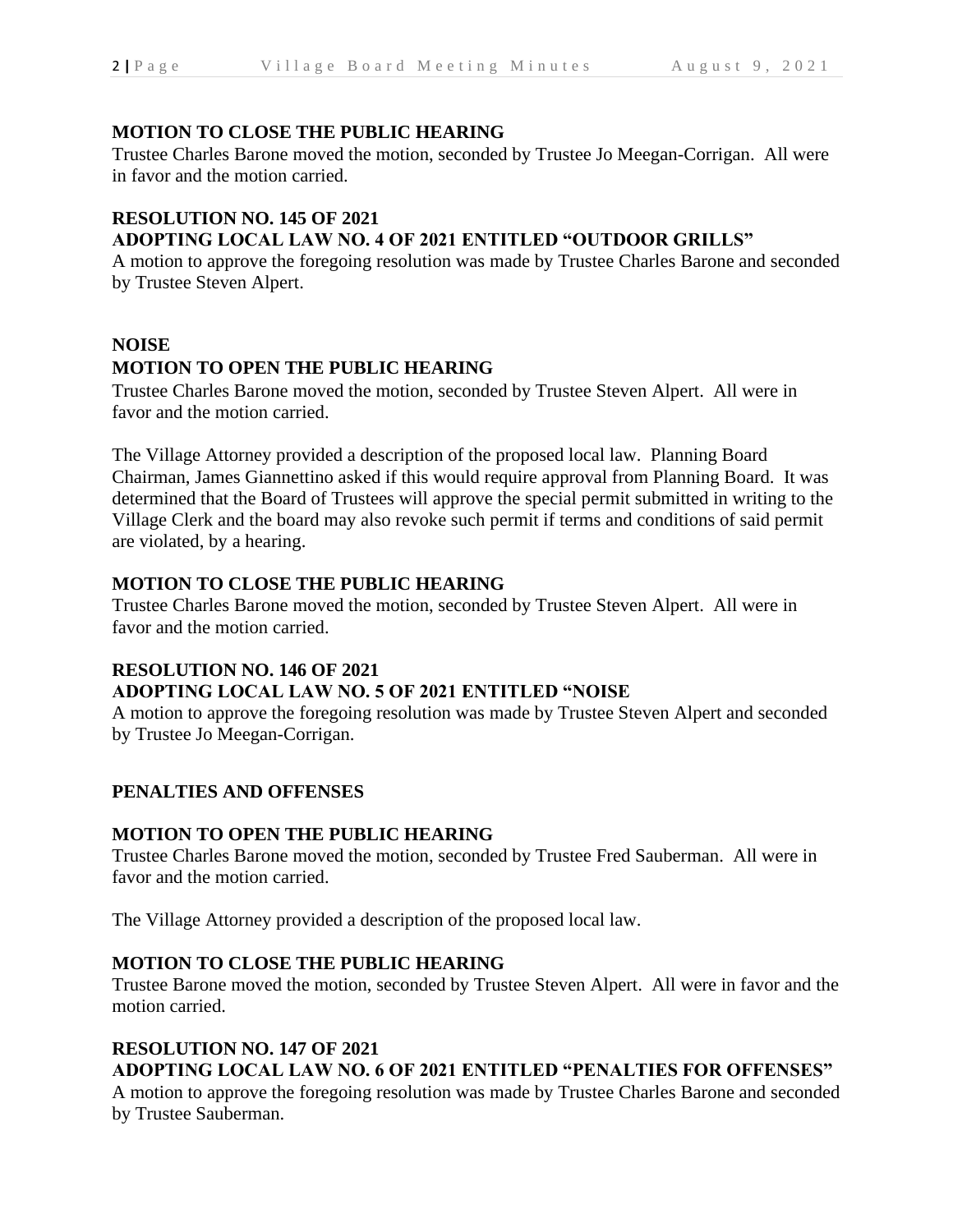### **ACTION ITEMS**:

### **RESOLUTION NO. 148 OF 2021 ACCEPTING BRYAN ANTONUTTI AS NEW MEMBER, OVER 18, IN HOOK & LADDER, VOLUNTEER HOSE CO. 1**

The foregoing resolution was made by Trustee Jo Meegan-Corrigan, seconded by Trustee Charles Barone, and passed unanimously by the Board.

### **RESOLUTION NO. 149 OF 2021 ACCEPTING ZACHARY BORDEN AS NEW MEMBER, OVER 18, IN VOLUNTEER HOSE, CO. 1**

The foregoing resolution was made by Trustee Steven Alpert, seconded by Trustee Fred Sauberman, and passed unanimously by the Board.

### **RESOLUTION NO. 150 OF 2021**

### **ACCEPTING JORGE CASTRO AS NEW MEMBER, OVER 18, IN VOLUNTEER HOSE, CO. 1**

The foregoing resolution was made by Trustee Jo Meegan-Corrigan, seconded by Trustee Charles Barone, and passed unanimously by the Board.

### **RESOLUTION NO. 151 OF 2021**

### **AUTHORIZING VILLAGE OF SUFFERN FIRE DEPARTMENT PERMISSION TO USE THE VOLUNTEER HOSE CO. 1 FOR A SEMI-FORMAL DINNER TO CELEBRATE EX-CHIEF MICHAEL LEPORI ON SATURDAY, SEPTEMBER 25, 2021 FROM 6 PM TO 10 PM. RAIN DATE IS OCTOBER 2, 2021**

A motion to approve the foregoing resolution was made by Trustee Jo Meegan-Corrigan and seconded by Trustee Charles Barone and passed unanimously by the Board.

### **RESOLUTION NO. 152 OF 2021 AUTHORIZING THE NOMINATION OF FELIX ORESTO TO THE POSITION OF POLICE OFFICER PART TIME**

A motion to approve the foregoing resolution was made by Trustee Charles Barone and seconded by Trustee Jo Meegan-Corrigan

### **RESOLUTION NO. 153 OF 2021 APPOINTING MANDY FLEISCHMAN AS LIFEGUARD SEASONAL AT THE SUFFERN MEMORIAL POOL SUMMER 2021**

A motion to approve the foregoing resolution was made by Trustee Jo Meegan-Corrigan and seconded by Trustee Charles Barone and passed unanimously by the Board.

### **RESOLUTION NO. 154 OF 2021 APPOINTING JULIA MARUSIC AS LIFEGUARD SEASONAL AT THE SUFFERN MEMORIAL POOL SUMMER 2021**

A motion to approve the foregoing resolution was made by Trustee Steven Alpert and seconded by Trustee Fred Sauberman and passed unanimously by the Board.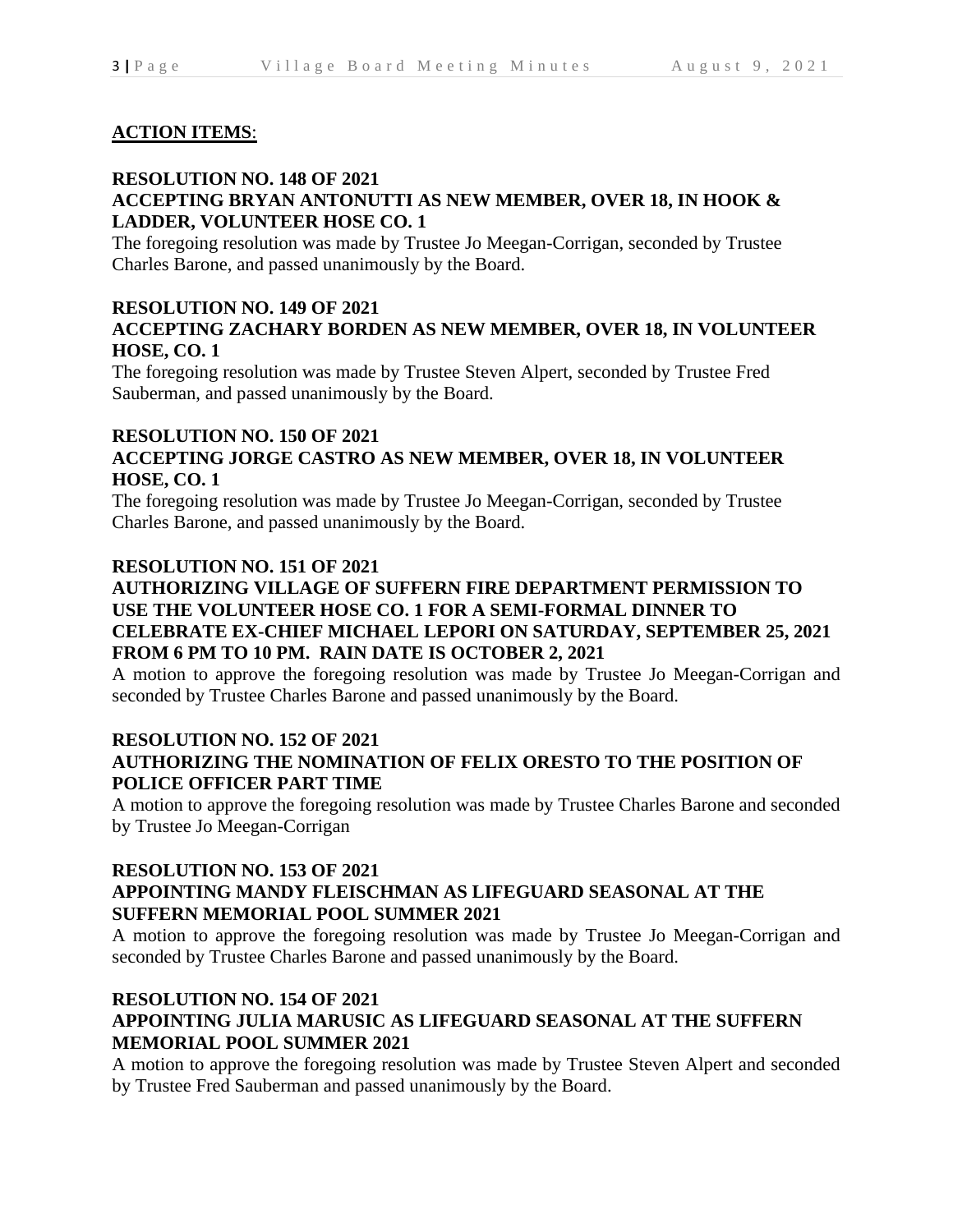### **RESOLUTION NO. 155 OF 2021 APPOINTING NATE BUETTNER AS LIFEGUARD SEASONAL AT THE SUFFERN MEMORIAL POOL SUMMER 2021**

A motion to approve the foregoing resolution was made by Trustee Jo Meegan-Corrigan and seconded by Trustee Charles Barone and passed unanimously by the Board.

### **RESOLUTION NO. 156 OF 2021**

**AUTHORIZATION FOR APPLICATION FOR PAYMENT NO. 2 FOR DEWBERRY ENGINEERS, 600 PARSIPPANY RD, PARSIPPANY, NJ 07054, FOR THE HARDENING OF WATER TREATMENT PLANT AND BACKUP POWER FOR CRITICAL FACILITIES PROJECTS IN THE AMOUNT OF \$20,154.50**

The foregoing resolution was made by Trustee Charles Barone, seconded by Trustee Fred Sauberman, and passed unanimously by the Board.

# **RESOLUTION NO. 157 OF 2021 AUTHORIZING PAYMENT NO. 5 TO COVINO AND SONS' CONSTRUCTION COMPANYFOR THE WAYNE AVENUE SIDEWALK PROJECT**

The foregoing resolution was made by Trustee Charles Barone, seconded by Trustee Jo Meegan-Corrigan, and passed unanimously by the Board.

### **RESOLUTION NO. 158 OF 2021 AUTHORIZING PAYMENT NO. 1 TO TM BRENNAN SERVICES, INC., FOR THE WWTP UPGRADE PROJECT – CONTRACT 1H IN THE AMOUNT OF \$5,035.00**

The foregoing resolution was made by Trustee Steven Alpert, seconded by Trustee Fred Sauberman, and passed unanimously by the Board.

### **RESOLUTION NO. 159 OF 2021**

**AUTHORIZING PAYMENT NO. 1 TO COPPOLA SERVICES, INC., FOR THE WWTPUPGRADE PROJECT – CONTRACT 1G IN THE AMOUNT OF \$118,169.47** The foregoing resolution was made by Trustee Jo Meegan-Corrigan, seconded by Trustee

Charles Barone, and passed unanimously by the Board.

### **RESOLUTION NO. 160 OF 2021 AUTHORIZING THE AWARD OF THE GOSR PROJECT #NYCR 0256 VILLAGE OF SUFFERN BACKUP POWER FOR CRITICAL FACILITIES TO HUSH MAINTENANCE CORPORATION**

A motion to approve the foregoing resolution was made by Trustee Fred Sauberman and seconded by Trustee Jo Meegan-Corrigan and passed unanimously by the Board.

## **RESOLUTION NO. 161 of 2021 APPROVING THE PROMOTION OF ERIC ANDRESEN TO THE POSITION OF SEWER AND WATER SYSTEM MECHANIC I**

A motion to approve the foregoing resolution was made by the Trustee Steven Alpert and seconded by Trustee Jo Meegan-Corrigan and passed unanimously by the Board.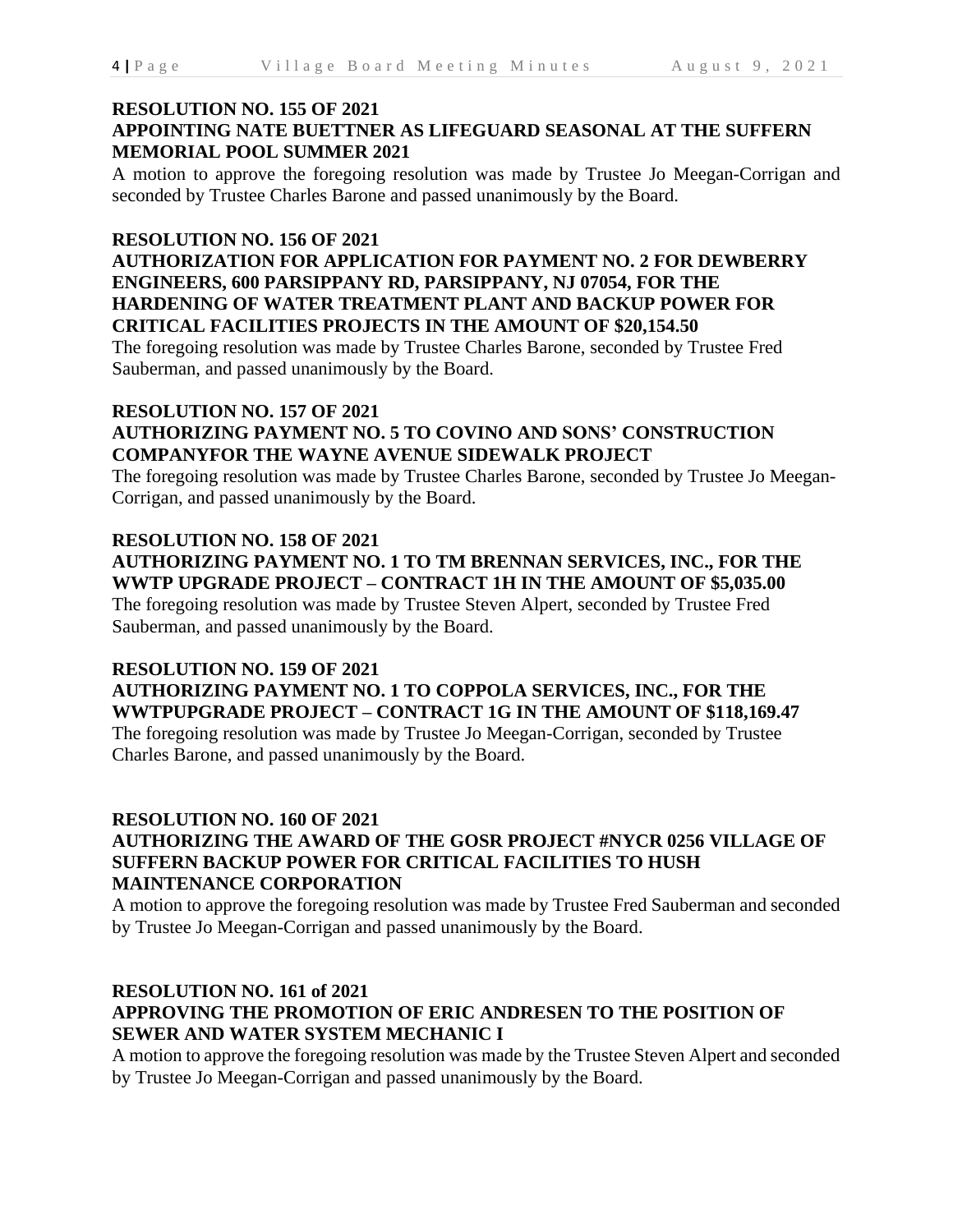#### **RESOLUTION NO. 162 OF 2021**

## **AUTHORIZING TRANSFER OF UNSPENT PROJECT FUNDS FROM PROJECT 2016- 006 SEWER SYSTEM IMPROVEMENTS TO SEWER FUND**

A motion to approve the foregoing resolution was made by Trustee Jo Meegan-Corrigan and seconded by Trustee Steven Alpert and passed unanimously by the Board.

#### **RESOLUTION NO. 163 OF 2021**

### **AUTHORIZING TRANSFER OF UNSPENT PROJECT FUNDS FROM CAPITAL PROJECTS FUND TO GENERAL FUND**

A motion to approve the foregoing resolution was made by Trustee Jo Meegan-Corrigan and seconded by Trustee Charles Barone and passed unanimously by the Board.

### **RESOLUTION NO. 164 OF 2021 AUTHORIZING TRANSFER OF UNSPENT PROJECT FUNDS FROM PROJECT 2016- 007 WATER SYSTEM IMPROVEMENTS TO WATER FUND**

A motion to approve the foregoing resolution was made by Trustee Steven Alpert and seconded by Trustee Fred Sauberman and passed unanimously by the Board.

## **RESOLUTION NO. 165 OF 2021 AMENDING CAPITAL PROJECTS FUND AND SEWER FUND BUDGETS**

A motion to approve the foregoing resolution was made by Trustee Jo Meegan-Corrigan and seconded by Trustee Charles Barone and passed unanimously by the Board.

### **RESOLUTION NO. 166 OF 2021**

## **AUTHORIZING CLOSE OF VARIOUS CAPITAL PROJECTS**

A motion to approve the foregoing resolution was made by Trustee Steven Alpert and seconded by Trustee Barone and passed unanimously by the Board.

### **RESOLUTION NO. 167 OF 2021 AMEND BUDGETS FOR PROJECT 2018-001 AND SEWER FUND**

A motion to approve the foregoing resolution was made by Trustee Steven Alpert and seconded by Trustee Jo Meegan-Corrigan and passed unanimously by the Board.

### **RESOLUTION NO. 168 OF 2021**

## **AMEND 2021-2022 GENERAL FUND BUDGETFOR COMPREHENSIVE PLAN SERVICES**

A motion to approve the foregoing resolution was made by Trustee Charles Barone, seconded by Trustee Jo Meegan-Corrigan and passed unanimously by the Board.

# **RESOLUTION NO. 169 OF 2021**

## **AUTHORIZE TREASURER TO ATTEND NYCOM 2021 FALL TRAINING SCHOOL**

A motion to approve the foregoing resolution was made by Trustee Charles Barone and seconded by Trustee Steven Alpert and passed unanimously by the Board.

## **RESOLUTION NO. 170 OF 2021**

## **AUTHORIZE MAYOR TO ATTEND NYCOM 2021 FALL TRAINING SCHOOL**

A motion to approve the foregoing resolution was made by Trustee Charles Barone and seconded by Trustee Fred Sauberman and passed unanimously by the Board.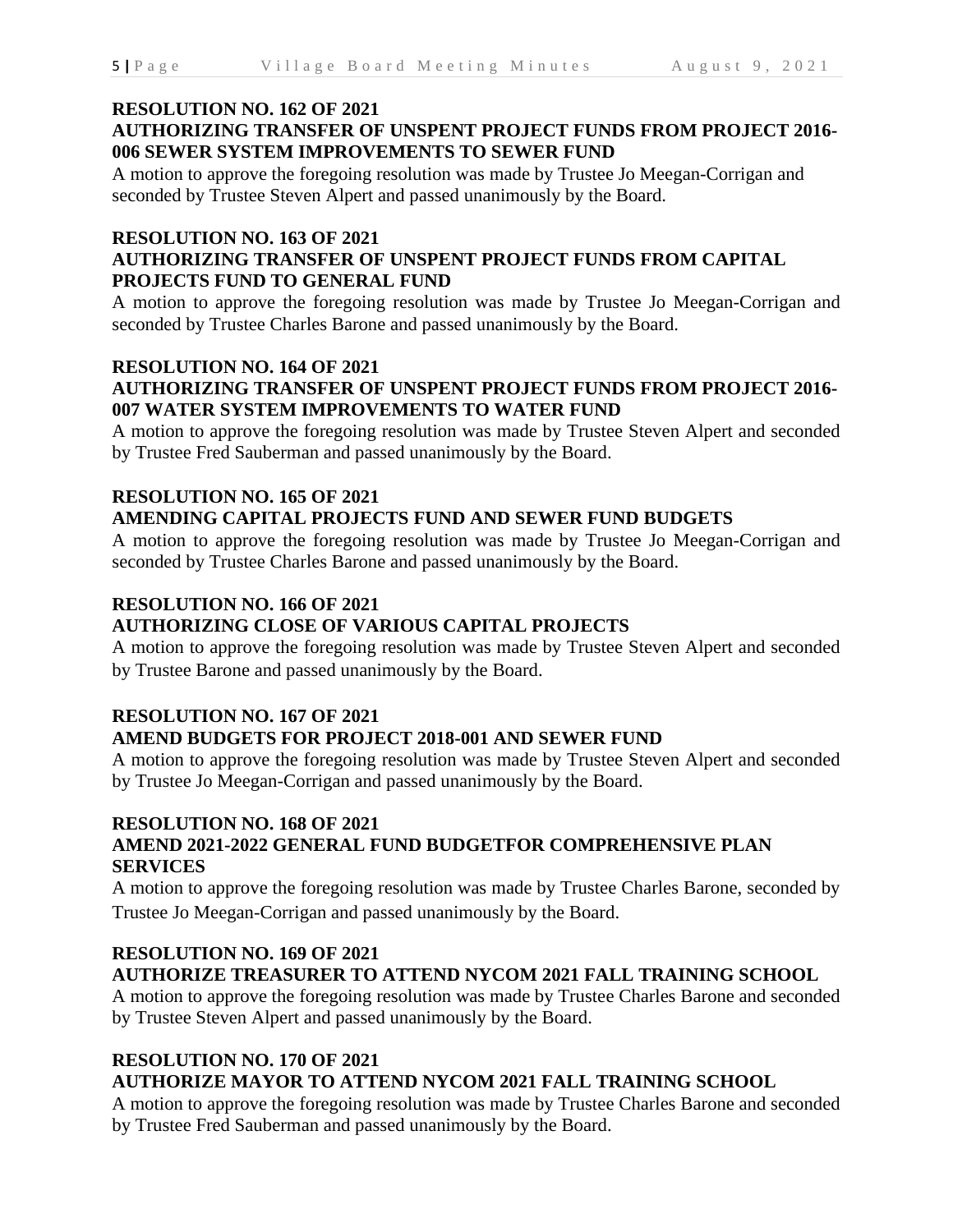#### **RESOLUTION NO. 171 OF 2021**

**BOND RESOLUTION OF THE VILLAGE OF SUFFERN, NEW YORK, ADOPTED AUGUST 9, 2021, AUTHORIZING THE CONSTRUCTION OF IMPROVEMENTS TO THE VILLAGE WATER SYSTEM; STATING THE ESTIMATED MAXIMUM COST THEREOF IS \$3,520,191; APPROPRIATING SAID AMOUNT FOR SUCH PURPOSE, INCLUDING THE EXPENDITURE OF \$2,020,191 IN GRANT FUNDS TO BE RECEIVED TO PAY A PART OF SAID APPROPRIATION; AND AUTHORIZING THE ISSUANCE OF BONDS IN THE PRINCIPAL AMOUNT OF \$1,500,000 TO FINANCE THE BALANCE OF SAID APPROPRIATION**

A motion to approve the foregoing resolution was made by Trustee Fred Sauberman and seconded by Trustee Charles Barone and passed by a roll call vote of the Board as follows:

Mayor Markunas - Aye Trustee Alpert - Aye Trustee Barone - Aye Trustee Meegan-Corrigan - Aye Trustee Sauberman - Aye

### **RESOLUTION NO. 172 OF 2021 APPROVAL OF MINUTES BOARD OF TRUSTEES MEETING OF JULY 12, 2021**

A motion to approve the foregoing resolution was made by Trustee Charles Barone and seconded by Trustee Jo Meegan-Corrigan and passed unanimously by the Board.

#### **RESOLUTION NO. 173 OF 2021**

## **APPOINTING ANDREW M. LOUGHLIN TO THE POSITION OF POLICE CHIEF (PERMANENT)**

A motion to approve the foregoing resolution was made by Mayor Markunas and seconded by Trustee Fred Sauberman and passed unanimously by the Board.

### **RESOLUTION NO. 174 OF 2021 CONFIRMING THE PROMOTION OF JAMES GIANNETTINO, JR., TO THE POSITION OF POLICE LIEUTENANT (PERMANENT)**

A motion to approve the foregoing resolution was made by Mayor Markunas and seconded by Trustee Fred Sauberman and passed unanimously by the Board.

### **PRESENTATIONS:**

**ROCKLAND COMMUNITY POWER** - Peggy Kurtz provided a presentation on a clean energy program which allows residents to benefit by collectively saving on utilities without contracts or multiple monthly bills for renewable energy. For additional information, please visit our website to view the entire presentation. <https://suffernny.gov/proposals/>

**REAL TERM ENERGY** – Paul Vesel presented a proposal on the LED street light conversion process which allows the municipality to purchase their streetlights and the cost saving benefits. For additional information, please visit our website to view the entire presentation. <https://suffernny.gov/proposals/>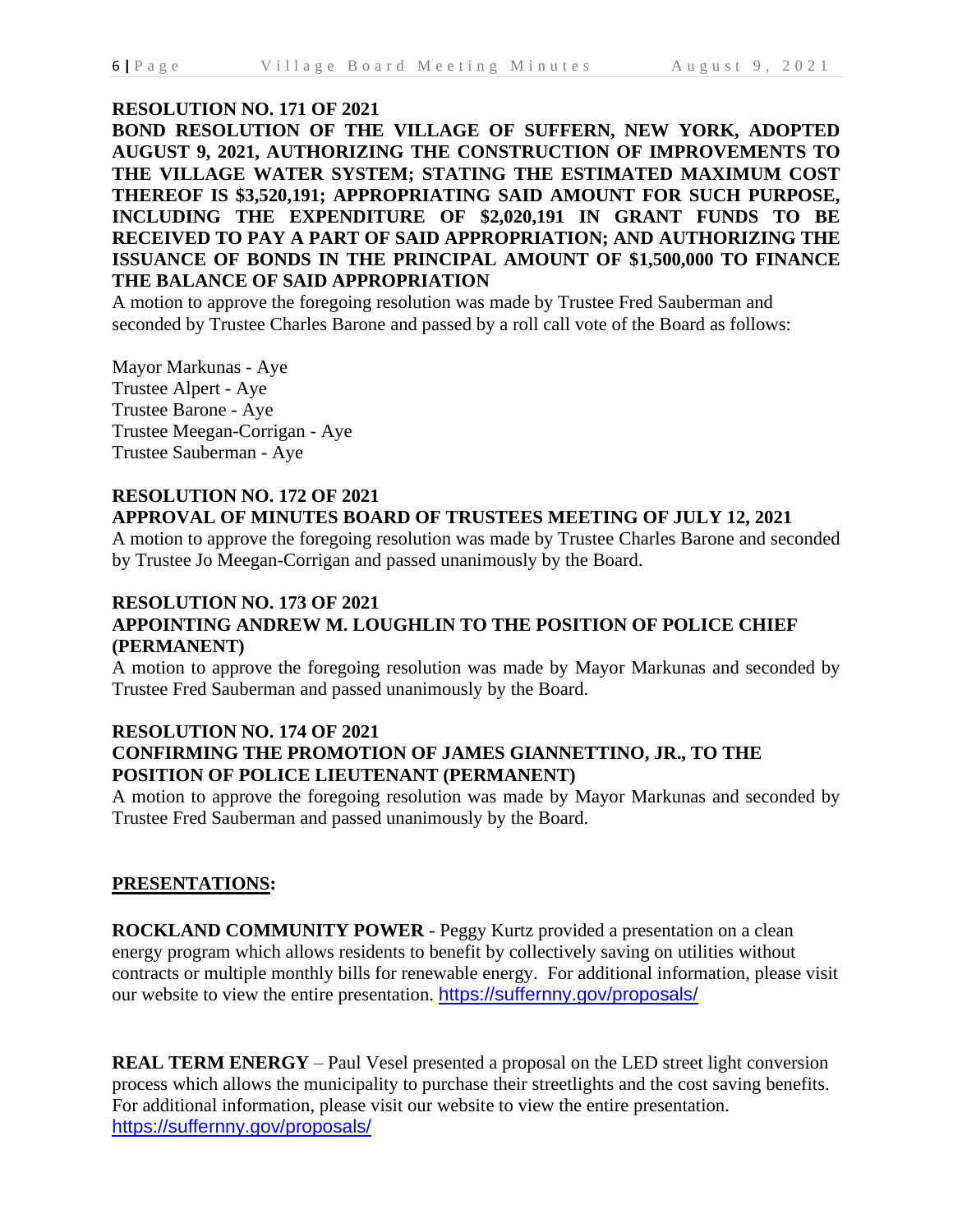## **DEPARTMENTAL UPDATES:**

Department Heads provided verbal updates as outline below:

## **FIRE DEPARTMENT**

- Family Day at Rockland Boulder Stadium September 4, 2021
- Sale of the 1992 American LaFrance Firetruck Tabled
- Permission to seek bids via the NYS Vehicle Marketplace for the Replacement of the 2010 and 2012 Ford Expedition Fire Chief vehicles - Tabled
- Funds for training Tabled
- Resolutions noted above.

# **POLICE DEPARTMENT**

- Provided update on the number of calls responded to in the Village
- Humvee was transferred to the Hempstead Police Department through the 1033 Military Surplus Program on July 26, 2021
- Officer Corletta spoke at the Senior Center and provided information regarding Identify Theft Awareness
- Resolutions noted above.

# **CULTURE AND RECREATION**

- Provided updates on the events that will be approaching within the next few weeks in the Village. Please visit Suffernny.gov for more information.
- Resolutions noted above.

# **PUBLIC PARTICIPATION**

Numerous residents commented**.**

## **DEPARTMENT OF PUBLIC WORKS**

- Provided numerous updates on the projects that the Public Works Department is undertaking within the Village.
- Resolutions noted above.

## **TREASURER**

• Resolutions noted above.

## **BOARD OF TRUSTEES**

• Trustee Jo Meegan Corrigan requested a special meeting to discuss social media. Item tabled to September meeting due to conflicting schedules.

# **MAYOR**

• Fire Department request to host car show on September 26, 2021 with a rain date of October 3, 2021. Approved to move forward, motion by Trustee Jo Meegan-Corrigan and Trustee Charles Barone.